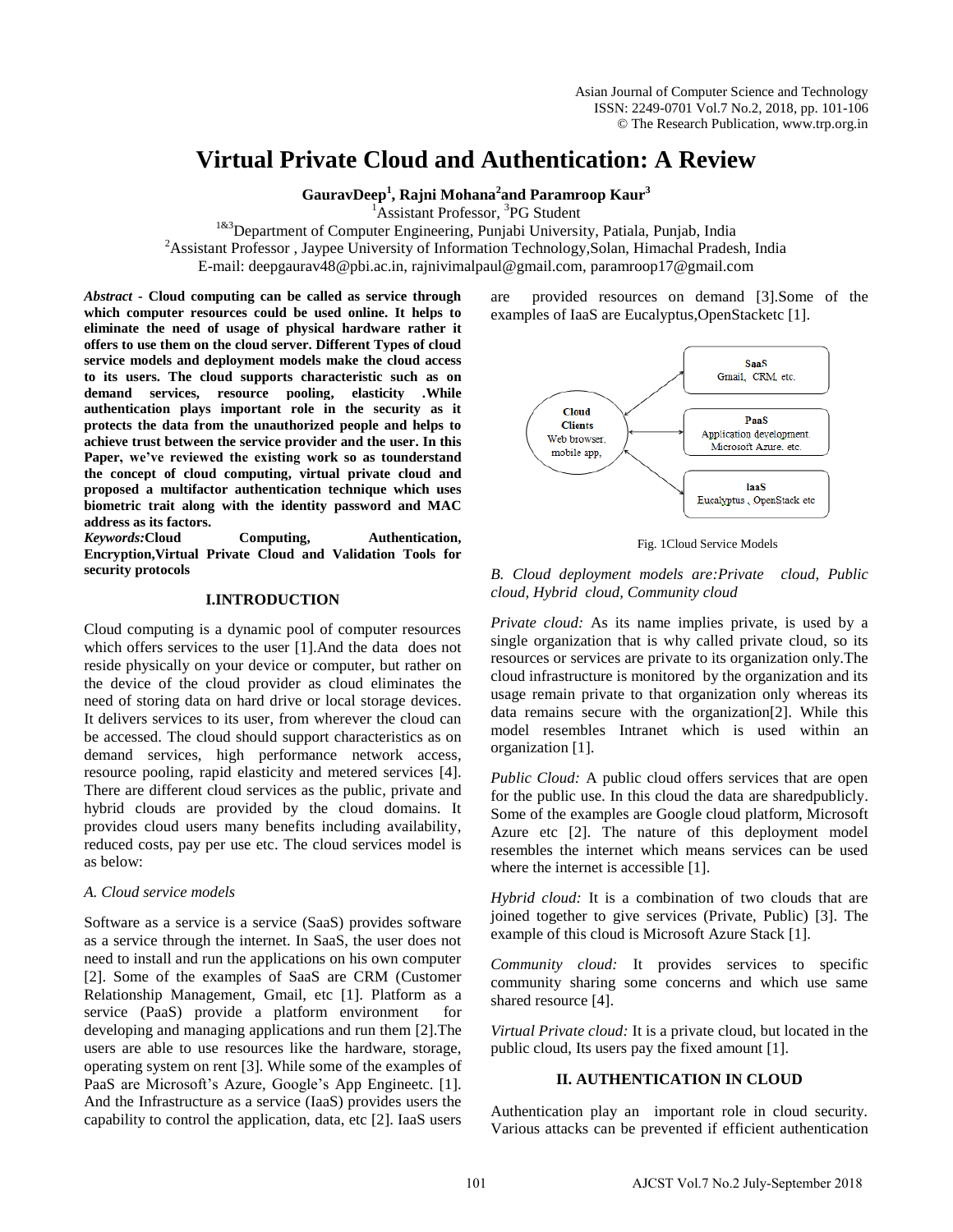schemes be implemented. To secure the cloud users data located in different parts of the world from the hackers or from the unauthorized access or theft of personal data. There is a need to develop secure and efficient authentication techniques that can provide security from the theft, leakage attacks etc.

The typical existing authentication techniques:

- 1. Single factor authentication (id, password based): In single factor authentication it is easy for the attacker to know the ID and password of the user. The single factor authentication system mainly depends on the idpasswords and the system make the data unprotected and attackable.
- 2. Two factor authentication: As its name implies two factors means two authentication levels are used such as in an ATM, users swipe card, then enters a PIN (Personal Identification Number) code for the transaction to be done. Here the attacker must have the user's ATM card and PIN code.
- 3. Multi factor authentication: It is a method in which more than one authentication technique is applied so called multifactor authentication. Multi factor has many factors or many levels of authentication like passwords, fingerprints, smart card, voice, location, etc. Now, if the attackers get any one factor of the listed above he cannot get to the user's information and it is not possible for the attacker to get all the factors. In this, there are more factors for authentication to increase the authenticity level to break. GauravDeep, Rajni Mohana and Paramroop Kaur<br>
columns be implemented. To secure the cloud users data<br>
concelumns of the cosens or their of the result damentic in different parts of the world from the laukacy or<br>
Unreduction
- 4. Single sign on: —Single Sign-On (SSO) is an authentication mechanism in which a Cloud Service Consumer (CSC) take benefit of single sign on by accessing services from service providers, or multiple services from the same service provider [6]. Single sign on preventing the user to remember many passwords as it helps to decrease the amount of time to type many passwords.
- 5. Biometric authentication: This type of authentication uses physicality (fingerprint, face, iris, ear, retina scan, hands, odor/scent, voice) and behavioral traits (walking, signature, typing pattern,) Biometric authentication helps in validation of legitimate users.
- 6. Location authentication: This is a technique in which authentication of a user is done by detecting his particular geographical location (latitude and longitude). The latitude and longitude are the coordinates of a place on the globe. Therefore, any place on the earth can be specified by the geographical location. Hence helps in authenticating the legitimate user.

# **III. AUTHENTICATION ISSUES IN CLOUD**

The major issue in cloud is security, all the personal information of users data is stored on the service provider's cloud so in case of any disaster the data is at the risk of unavailbilty . Now the privacy protection becomes important if the data is compromised. Also integrity of the

stored data is a quite challenge. Data stored in the clouds is only accessible via the internet [25]. And there is no transparency in the cloud which can provide the user to monitor their own information in the cloud. When a user uses more multiple services, his information is stored on multiple servers and hence copy of the user's data will be on more servers. To secure the data more authentication process has to enforce.There should be isolation of the data among various virtual machines.

## **IV. ENCRYPTION**

Encryption is the process of making messages, communication between parties secure by converting them in an unreadable format to the intruder and decryption is the process of converting the unreadable form back to the readable form. The only person who knows the encryption and decryption keys can read the message. The key which is known to the public is called public key and the key which is secret is called the private key.

This process saves data from the intruder unless he/she knows the way to hack confidential data. The sender sends message with encryption algorithm, the receiver gets the messages and decrypts the messages using the decryption algorithm. Or in other words, the process of sending messages from plain text to unreadable form (cipher text) and converting unreadable form (cipher text) back to plain text is called encryption and decryption respectively [4]. The method of encryption and decryption can achieve by many ways, i.e. symmetric encryption and asymmetric encryption and decryption.

### *A. Symmetric Encryption*

This encryption uses only a single secret key (private key) for the encryption and decryption. The symmetric encryption has benefited over the asymmetric encryption is the speed of the symmetric encryption [5]. The sender and receiver has the same shared secret key and DES (Data encryption Standard), AES (Advanced Encryption Standard), 3DES (Data encryption Standard), Blowfish is the common examples of symmetric encryption [4].



Fig. 2 Symmetric encryption/Decryption

# *B. Asymmetric Encryption*

This encryption uses two keys as public key and secret key (private key) for encryption and decryption respectively. Asymmetric encryption compared to symmetric encryption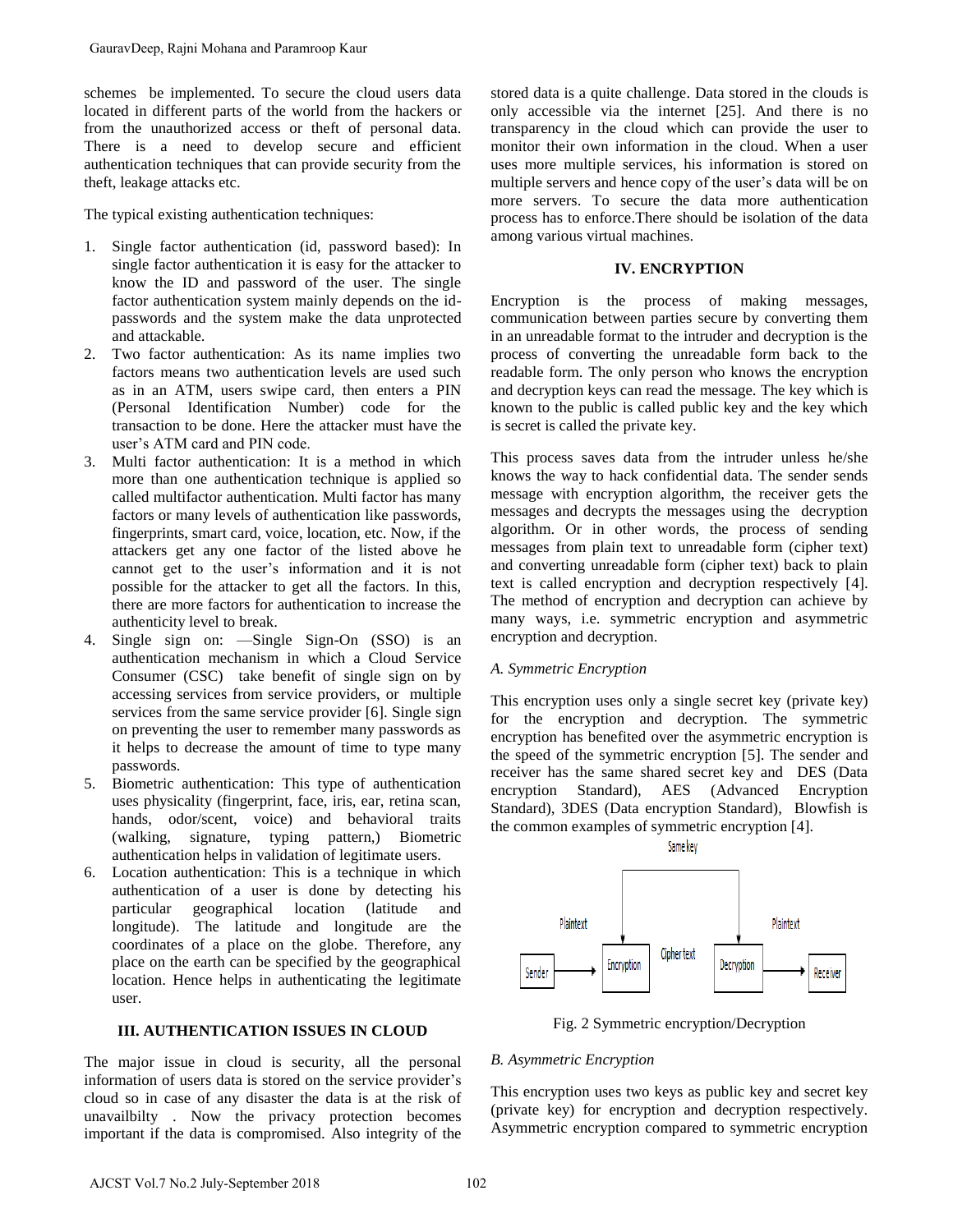is slow [5]. RSA (Rivest, Shamir, Adelman), Diffie-Hellman are examples of asymmetric algorithms [4].



Fig. 3 Asymmetric encryption/Decryption

#### **V. A VIRTUAL PRIVATE CLOUD (VPC)**

A Virtual Private Cloud (VPC) is called the pool of resources of which are shared in the cloud combined with the infrastructure of VPN (Virtual private Network) [7] .Whereas A VPN is a method by which a private network is connected to a public network, i.e. the internet. To access securely a private network or company network, a virtual private network is used [6]. It is called virtual because the infrastructure is not shared with other VPC users and provide an isolated environment to VPC users. It is isolated, secure and stable environment. The data is stored on a public cloud, but it is isolated from the other users. It may include user defined IP address range and can be connected securely to data centers.

In Virtual Private server, the webmaster is responsible for the working of the website or the application in use. The webmaster has the control to look out for the working on the server, if the webmaster is unable to do so it can create a mess and unmanageable. The hardware is shared by users, so the VPS cannot use the full capacity of the RAM.



Fig. 4 A virtual private cloud

Virtual private cloud is considered as safest type of cloud among public and Hybrid cloud but it is also prone to various types of attacks such as Insider attack, DoS , Data Breach etc. In order to minimize the security challenges of a Cloud based Medicine Inventory System, there is a need to develop a robust secure system by using number of secure platforms and technologies that can encrypt the data and mutual authenticate between various parties like Doctors, Hospital management members, vendor, Accountant etc. this will lead to improvement of system privacy and security.

### **VI. RELATED STUDY**

Many research publications have been published in this area while some of them are considered. Martial Michel *et al.* [2] talks about the cloud computing and tells the reason for using cloud computing in big data applications. While comparing public and private cloud, private cloud offers additional pros.

Majed Almubaddel*et al.* [3] has surveyed cloud computing concepts and giving examples of service usage in applications. Furthermore, cloud computing usage threats are also addressed. Description of the concepts of cloud, its service models, deployment models along with characteristics is addressedto.

Akashdeep Bhardwaj *et al.* [4] have presented a comparison of the security algorithms and has given special attention to the symmetric algorithms for the considerations in security.

Vincent Lozupone [5] has presented the description of cryptographic systems along with the analysis of symmetric an asymmetric encryption and the pros, cons of PKI i.e. Public Key Infrastructure.The difference of the symmetric and asymmetric encryption is also addressed.

Daniel Palomares*et al.* [6] proposed a scheme that provided reliability and the elasticity for the virtual private clouds based on the IP Sec. It was shown the way to improvise VPN infrastructures in terms of traffic management and high availability through the sharing of IP session. They measured the impact of traffic management and high availability through simulation of phone conversation. Virtual Private Cloud and Authentication: A Review<br>
mutual untentients between various partics like Doctors<br>
this will lead to improvement of system privacy and<br>
Hospital mungerence menoles, vendominal este and<br>
V.I. RELA

Timothy Wood *et al.*[7] have proposed a method which includes the abstraction of the virtual cloud pool and have presented a way of VCP that uses the combined technology of controllers with VPN, and described the challenges in setting the VCP abstraction. Their VCP is quite similar to the product of the Amazon private cloud.

Luigi Coppolino *et al.* [8] has presented an analysis of threats in the way of adoption of the cloud computing and tells that the paper is a navigation tool for the industry personnel as they can understand the risks to the cloud usage.

Rad*et al.* [9] has presented the analysis on cloud with their challenges in the adoption and issues. The benefits of clouds, security issues like privacy, confidentiality have also been mentioned in this paper.

Robert Birke*et al.* [14] has presented a study on the concept ofvirtualization and shows the working of the VM including their patterns of migration, frequency of migration across the servers which are physically different.It was also shown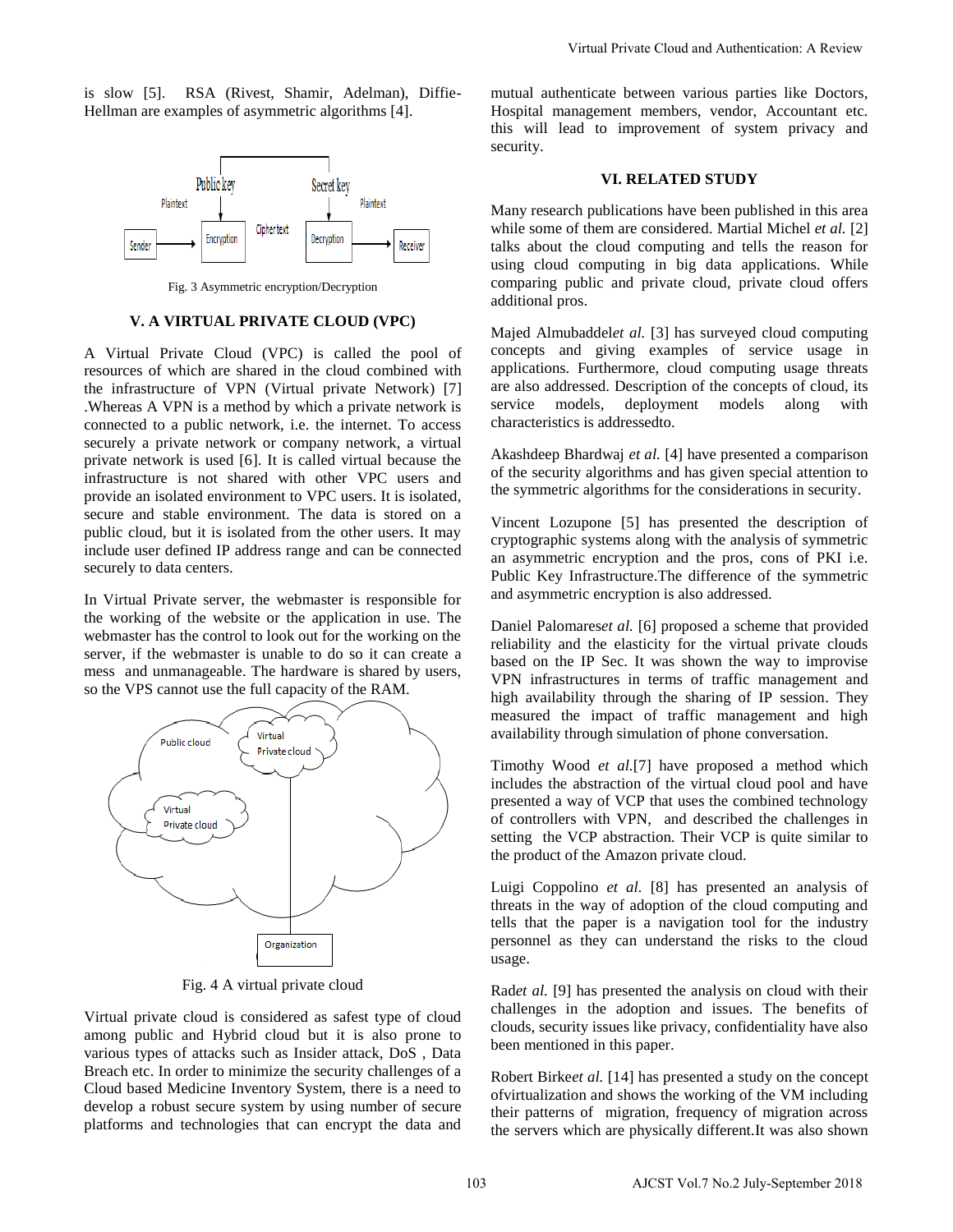| GauravDeep, Rajni Mohana and Paramroop Kaur                                                                                                                                                                                                                                                                                                                                                                                                                                                                                                                                                                                                                                                                                                                                                                              |                                            |                                                                                                              |                                                                                                                                                                           |                                                                                                                                                                                                                                                                                                                                                                                                                                                                                                                                                                                                                                                                                                                                                                              |                                                                                                                                                                                                                                                                  |
|--------------------------------------------------------------------------------------------------------------------------------------------------------------------------------------------------------------------------------------------------------------------------------------------------------------------------------------------------------------------------------------------------------------------------------------------------------------------------------------------------------------------------------------------------------------------------------------------------------------------------------------------------------------------------------------------------------------------------------------------------------------------------------------------------------------------------|--------------------------------------------|--------------------------------------------------------------------------------------------------------------|---------------------------------------------------------------------------------------------------------------------------------------------------------------------------|------------------------------------------------------------------------------------------------------------------------------------------------------------------------------------------------------------------------------------------------------------------------------------------------------------------------------------------------------------------------------------------------------------------------------------------------------------------------------------------------------------------------------------------------------------------------------------------------------------------------------------------------------------------------------------------------------------------------------------------------------------------------------|------------------------------------------------------------------------------------------------------------------------------------------------------------------------------------------------------------------------------------------------------------------|
| that how the data centers use the virtualization techniques in<br>the private cloud.                                                                                                                                                                                                                                                                                                                                                                                                                                                                                                                                                                                                                                                                                                                                     |                                            |                                                                                                              |                                                                                                                                                                           | of various users, media, environments to check whether the<br>user is legitimate or not.                                                                                                                                                                                                                                                                                                                                                                                                                                                                                                                                                                                                                                                                                     |                                                                                                                                                                                                                                                                  |
| F. John Krautheim [15] has proposed a model for the<br>security and management of the cloud namely, Private<br>Virtual Infrastructure. Owner of the data has control over the<br>data center while the structure of the cloud is under the<br>service provider. It says that the a secure structure is the<br>responsibility of the vendor while protection of the data is in<br>the hands of owners of the information.<br>Bhatia et al. [16] a comprehensive study has been done on<br>the cryptographic, biometric multifactor solutions for the<br>security of data in the clouds. It also highlighted the security<br>issues in the environment of the mobile cloud along with the<br>future research issues. Roy et al. [17] proposed a method of<br>multifactor authentication, which takes consideration effects |                                            |                                                                                                              |                                                                                                                                                                           | Tsaiet al. [18] a scheme is proposed by the authors which<br>provides multiple access using a single private key from<br>multiple service providers that can be used only for<br>distributed mobile cloud services environment. This scheme<br>uses a cryptographic system of bilinear pairing with the<br>usage of nonce generation (dynamic). In addition, this<br>scheme proposed by the authors supports mutual<br>authentication, key exchange, the anonymity of the user and<br>the traceability of the user. The scheme has eliminated the<br>need for the verification tables for the smart card generators<br>(SCG). It also reduces the memory consumption and<br>authentication processing time between the service<br>providers and trusted third party service. |                                                                                                                                                                                                                                                                  |
| TABLE 1 COMPARISON OF EXISTING WORK                                                                                                                                                                                                                                                                                                                                                                                                                                                                                                                                                                                                                                                                                                                                                                                      |                                            |                                                                                                              |                                                                                                                                                                           |                                                                                                                                                                                                                                                                                                                                                                                                                                                                                                                                                                                                                                                                                                                                                                              |                                                                                                                                                                                                                                                                  |
| S<br>No.                                                                                                                                                                                                                                                                                                                                                                                                                                                                                                                                                                                                                                                                                                                                                                                                                 | Name of the<br>paper                       | <b>Method</b>                                                                                                | <b>Advantages</b>                                                                                                                                                         |                                                                                                                                                                                                                                                                                                                                                                                                                                                                                                                                                                                                                                                                                                                                                                              | Limitations                                                                                                                                                                                                                                                      |
| 1                                                                                                                                                                                                                                                                                                                                                                                                                                                                                                                                                                                                                                                                                                                                                                                                                        | Tsai et al (2015)                          | Bilinear pairing<br>cryptosystem and dynamic<br>nonce generation.                                            | i) The scheme supports mutual<br>authentication, key exchange, user<br>anonymity, and user untraceability.<br>ii) In this scheme verification tables are<br>not required. |                                                                                                                                                                                                                                                                                                                                                                                                                                                                                                                                                                                                                                                                                                                                                                              | Time consumed by hash operations<br>is not considered in this Scheme.                                                                                                                                                                                            |
| 2                                                                                                                                                                                                                                                                                                                                                                                                                                                                                                                                                                                                                                                                                                                                                                                                                        | Nematollahet<br>al(2017)                   | Multipurpose speech<br>watermarking and online<br>speaker recognition                                        | Proposed Multi factor Authentication<br>model helps in Enhancing the security<br>of the systems against attacks                                                           |                                                                                                                                                                                                                                                                                                                                                                                                                                                                                                                                                                                                                                                                                                                                                                              | 1. The proposed model is proof-of-<br>concept only.<br>2. In this model adversary can affect<br>the working of model by destroying<br>the watermark.                                                                                                             |
| 3                                                                                                                                                                                                                                                                                                                                                                                                                                                                                                                                                                                                                                                                                                                                                                                                                        | Roy et al(2017)                            | Genetic algorithm, NSGAII<br>algorithm                                                                       | It is capable of handling the uncertainty<br>which arises due to the<br>availability/unavailability<br>of different trusted levels of<br>authentication modalities        |                                                                                                                                                                                                                                                                                                                                                                                                                                                                                                                                                                                                                                                                                                                                                                              | The scheme does not cover the<br>influences of other surrounding<br>conditions in the selection process.                                                                                                                                                         |
| 4                                                                                                                                                                                                                                                                                                                                                                                                                                                                                                                                                                                                                                                                                                                                                                                                                        | Fan Wu et<br>al(2017)                      | Wireless sensor network<br>for the health applications<br>using two factor<br>authentication                 | The scheme is secured authentication<br>and can be used practically when<br>compared to other existing WSNs.                                                              |                                                                                                                                                                                                                                                                                                                                                                                                                                                                                                                                                                                                                                                                                                                                                                              | The cost of time of login and<br>authentication is higher than the<br>comparable schemes on the gateway<br>side.                                                                                                                                                 |
| 5                                                                                                                                                                                                                                                                                                                                                                                                                                                                                                                                                                                                                                                                                                                                                                                                                        | Shehzad Ashraf<br>Chaudhry et al<br>(2017) | Authentication scheme to<br>preserve privacy for the<br>SIP(session Initiation<br>Protocol) based on the ECC | The scheme supports mutual<br>authentication and resists attacks.                                                                                                         |                                                                                                                                                                                                                                                                                                                                                                                                                                                                                                                                                                                                                                                                                                                                                                              | The proposed scheme takes more<br>memory in the smart card and<br>overhead in the communication<br>with some of the schemes compared<br>to purposed.                                                                                                             |
| 6                                                                                                                                                                                                                                                                                                                                                                                                                                                                                                                                                                                                                                                                                                                                                                                                                        | Azeem Irshad et<br>al(2017)                | Authentication scheme<br>based on the biometric over<br>the server                                           | The scheme provides perfect forward<br>secrecy, password can be modified and<br>also is able to verify the user<br>authenticity.                                          |                                                                                                                                                                                                                                                                                                                                                                                                                                                                                                                                                                                                                                                                                                                                                                              | The scheme costs slightly higher<br>than some of the compared schemes<br>and lacks the overhead<br>communication cost.                                                                                                                                           |
| $\overline{7}$                                                                                                                                                                                                                                                                                                                                                                                                                                                                                                                                                                                                                                                                                                                                                                                                           | Zhangbing Li<br>et al (2016)               | RFID scheme for mutual<br>authentication                                                                     | The scheme is resistant to many attacks<br>and offers privacy protection.                                                                                                 |                                                                                                                                                                                                                                                                                                                                                                                                                                                                                                                                                                                                                                                                                                                                                                              | Storing the tag is quite difficult<br>because of its size is larger and<br>there is more computational loads<br>on the tag.                                                                                                                                      |
| 8                                                                                                                                                                                                                                                                                                                                                                                                                                                                                                                                                                                                                                                                                                                                                                                                                        | Prosanta Gope et<br><i>al</i> (2018)       | RFID authentication scheme                                                                                   | The schemes gives forward secrecy, user<br>anonymity, secure localization and<br>RFID tag untraceabililty                                                                 |                                                                                                                                                                                                                                                                                                                                                                                                                                                                                                                                                                                                                                                                                                                                                                              | 1. The scheme is not secured from<br>the physical and cloning attacks.<br>2. The server can be compromised<br>and forgery attacks can be<br>performed.<br>3. The scheme ha more<br>computational cost and takes tomes<br>to compute fourteen hash<br>operations. |
| AJCST Vol.7 No.2 July-September 2018<br>104                                                                                                                                                                                                                                                                                                                                                                                                                                                                                                                                                                                                                                                                                                                                                                              |                                            |                                                                                                              |                                                                                                                                                                           |                                                                                                                                                                                                                                                                                                                                                                                                                                                                                                                                                                                                                                                                                                                                                                              |                                                                                                                                                                                                                                                                  |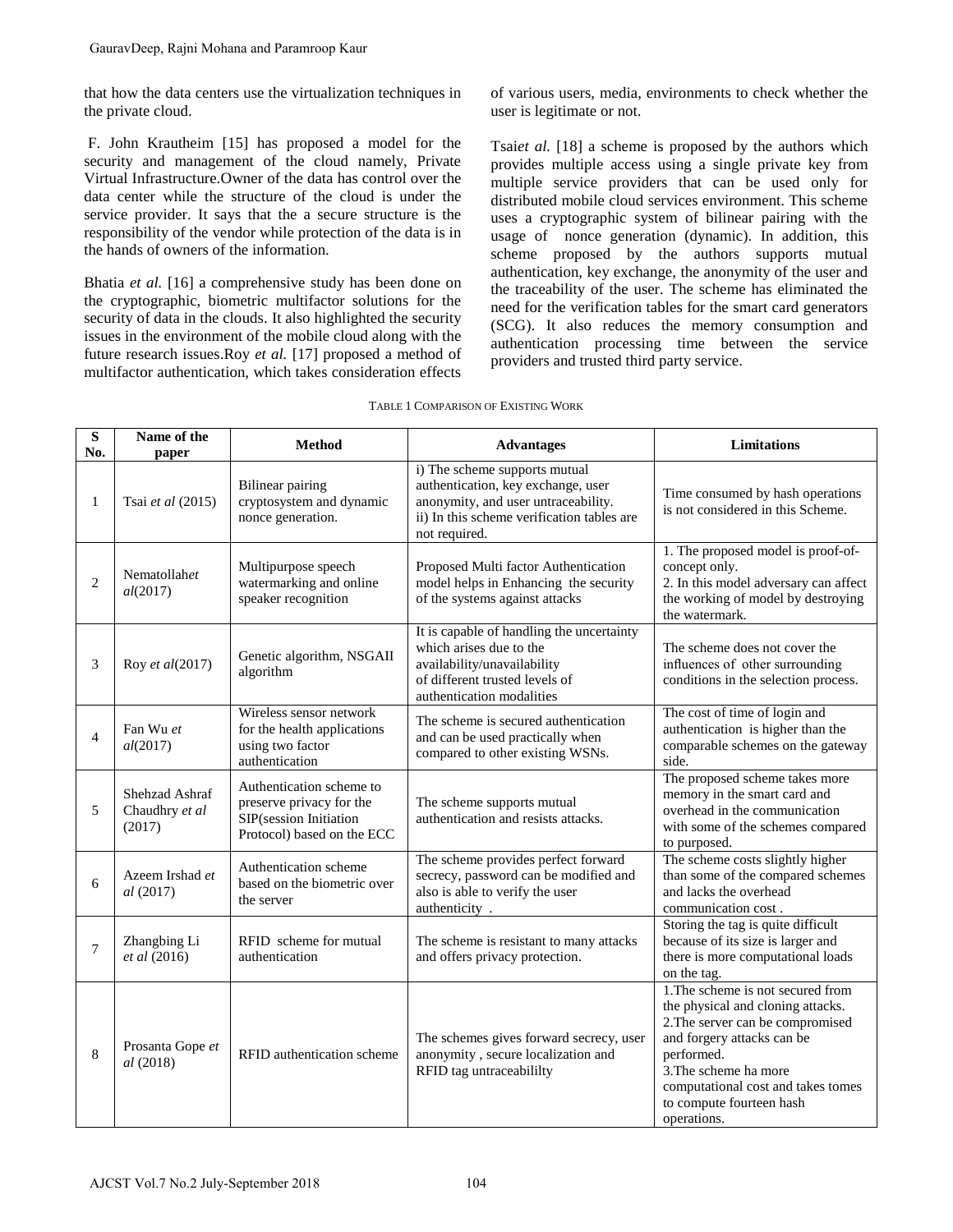## **VII. AVAILABLE SECURITY PROTOCOL VALIDATION TOOLS**

There are many validation tools available in the market through which the process of validating is performed. Some of the tools are:

*Avispa:*Automated Validation of Internet Security Protocols and Applicationsfor the specification security of protocols and properties it gives away, expressive formal language[10]. It also provides the integration of different back-ends, which implements automatic analysis technique from attack finding on the input protocol called protocol falsification to the verification based on abstraction methods that are used for the finite and infinite number of sessions.

*ProVerif:*it analyzes an unbounded number of sessions. It has two types of input as a Horn clause or of Pi-calculus. Through the use of ProVerif, an attack can be classified as active or the passive attack. It is able to support the public channel and private channel. A trace is produced by the tool and does not produce a trace of counter example. Because of the over approximation, it sometimes we get false positive attacks[11].

*FDR:* provides a time based analysis of using the tool for analyzing a large collection of existing protocols. It is not able to do the verification of the knowledge proof of the non interactive zero and is an expressive tool [11].

*MATLAB:*It is a programming language stands for MATrix LABoratory which supports object oriented and includes data structure, and built in editing tools to debug. It is used for teaching and research. The basic data element is an array, commands are MATLAB specific and designed for scientific computing [13].

*Scyther:* It is used for the falsification, verification and the analysis of security protocols [12]. Scyther provides a graphical user interface and can verify protocols with an unbounded or bounded number of sessions. It uses a language to write protocols called SPDL (Security Protocol Description Language). The tool can prove the correctness, classification of attacks, protocol behaviors that are for an unbounded number of sessions of a protocol. It gives 80 percent unbounded verification or falsification cases and 20 percent cases of bounded verification.Verification is easy in Scyther as it provides a graphical user interface and can verify protocols with an unbounded or bounded number of sessions. When an attack is found by the tool, it produces an attack graph. All possible protocol claims can be verified through the Scyther on a protocol. It is a pattern refinement

algorithm based that gives the brief and to the point representation of (infinite) sets of traces [12]. For Scyther it is possible to generate claims if the protocol does not hold any security claim. It helps users assess the properties and to verify or falsify them easily. The representation of the protocol has small number of patterns that can be executed.

#### **VIII. PROPOSED METHDODLOGY**

As the name implies Multi-factor authentication, it means the authentication process where two or more possible factors of authentication are combined. To secure the user information while preventing the attackers to gain access is the purpose of the multi-factor authentication as it provides defense in a layered mechanism and it requires the attacker to break levels to get access into a system.



Fig. 5 Proposed multi-factor authentication

The proposed method; the user enters the login id and password and the authenticator checks for the same in the database if matches proceed next step, then authenticator checks for the registered Desktop system (MAC Address Via Payload) which should send data access request from within the Hospital Boundary. After checking the required MAC Address, at next step it demands the biometric authentication of the user. By doing so it can be decided whether the user is authorized or not. All the communication that takes place between the Authenticator and user is done by using AES.



Fig.6 Flow of data for desired Authentication between Authenticator A and User Ui

For the process of authentication in the proposed methodology following conditions are taken into